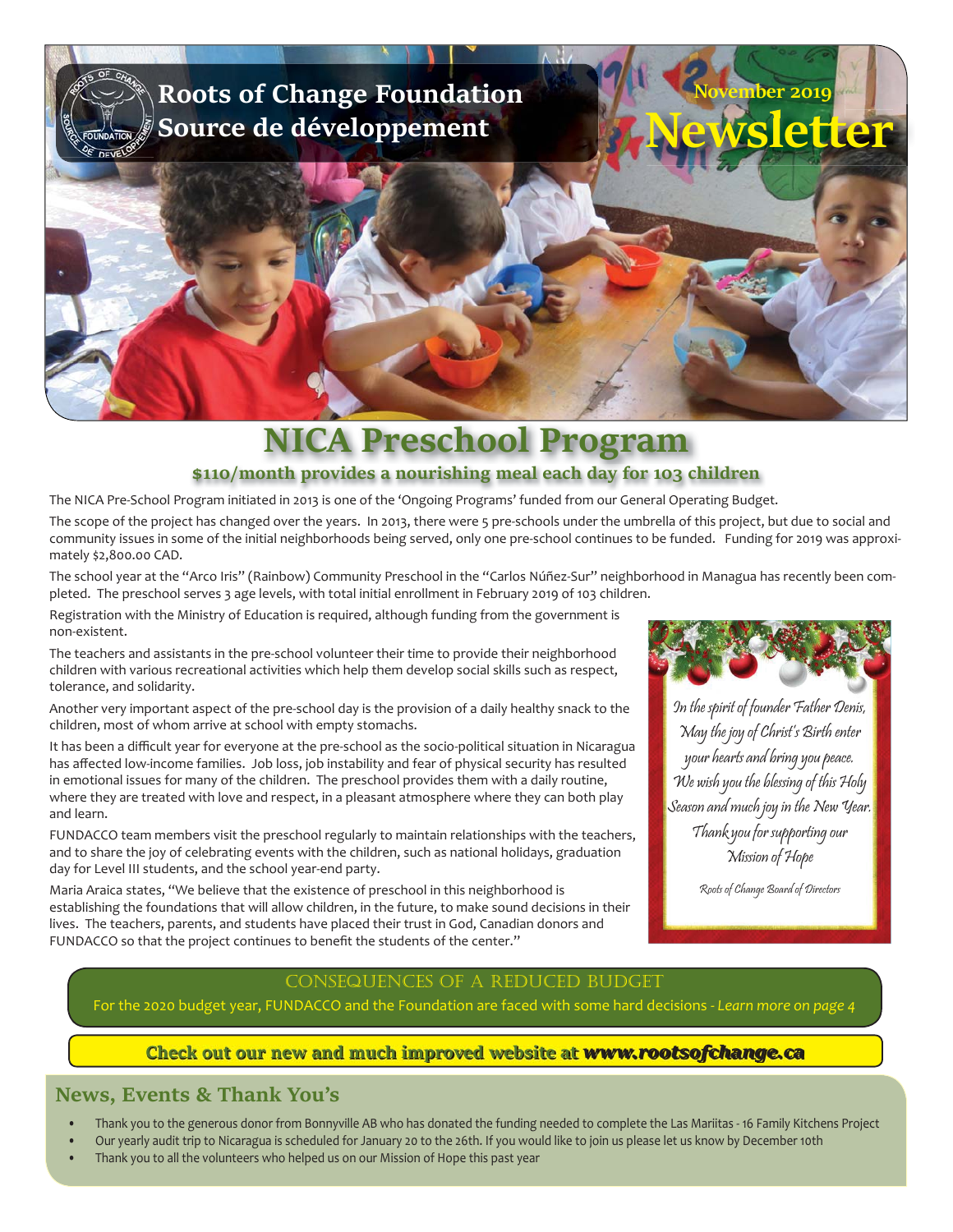# **Nicaraguan Project Updates**

### **Education Programs ducation**

This year there were 10 students who received funding to help offset their costs of attending postsecondary education.

We thank the generous donors who continue to support this program year after year and who realize that education is the key that will unlock the cycle of poverty.

### **La Carreta Well Drilling - Complete a**

Good News! This project has now been completed and families in the community are celebrating the clean water now available from a tap located next to each of their homes.

A satisfactory flow rate of 8 US GPM to serve the community was obtained with the additional 42 feet in depth drilled.

Members of the community have expressed their gratitude to the generous donors who sponsored this project; a project that will have a significant impact on the community.

### Las Maritas - 16 Improved Kitchens

Thanks to the generosity of a single donor from Bonnyville AB, funding for this project has been secured.

Sixteen families will now benefit from eco-stoves resulting in significant health improvements for members of each household.

Refer to our website for details on the benefits realized by moving away from the traditional method of cooking.

#### **San Ramon - Construction of 18 Latrines**

Thank you goes out to the **Ontario Regional Council – Society of Saint Vincent de Paul** for funding and allowing FUNDACCO to assist with this project to bring much needed sanitary improvement to the community.

This is the third project FUNDACCO has assisted with which is part of the Twinning Program managed by the National Council of SSVP.

### **Projects Awaiting Funding rojects**

**F121904 - La Fragua - Water Distribution**

34 Families, 131 people, Church & School

Only 1 of 3 water wells in the community has water during the dry season.

The project includes a water tower, well pump and distribution piping to each of the 34 households. *Project budget is US \$7,406.74*

| <b>BUDGET INFO as of October 31, 2019</b> |              |
|-------------------------------------------|--------------|
| <b>Active Projects:</b>                   | 19           |
| <b>Original Budget:</b>                   | \$89,135.48  |
| <b>Sponsored Projects:</b>                | \$36,025.49  |
| <b>Revised Budget:</b>                    | \$125,160.97 |
| Project Costs to Date: \$86,526.28        |              |
| (\$US dollars)                            |              |

# **La Ceibita Water Distribution System**



La Ceibita, a community of 44 families, located in northwest Nicaragua, is now enjoying the benefit of having better access to that "vital liquid – potable water", thanks to the funding provided by the **Ontario Regional Council – Society of Saint Vincent de Paul (SSVP)** as part of the Twinning Program managed by the National Council of Canada.

The President of National Council of Nicaragua – SSVP, Mr. Antonio Montenegro, provided support at every stage of the project.



FUNDACCO has been assisting the Council with their 'Twinning Program' in Nicaragua by working with and coordinating projects put forward by different Conferences in that country.

La Ceibita community is one of only a few in the dry corridor of the country that has a water well with sufficient capacity to serve its members. Up until the completion of this project, people transported their daily water by hand from the well to their homes, no easy task when one considers the weight of this vital liquid. This project would see the installation of a water

tower and distribution piping to each home in the community.

The undertaking started in May 2019 with FUNDACCO providing organizational support for the establishment of a community Water Committee. The committee, in turn, established a team from within the beneficiary group, and proceeded to execute the work activities required for the project. This included:

- Ditching and installation of the main and household water distribution piping
- Cleaning and testing of the existing community well
- Construction of a 5 meter high tower to support the

10,000 litres water receiver tank



Despite a few delays which were overcome through collaboration with FUNDACCO and municipal authorities, this dedicated group of beneficiaries achieved their main objective for their families and their community. The project was completed on July 31st, 2019.



Maria Araica, Project Coordinator for FUNDACCO reports the following:

"These families recognize the members of the Society of Saint Vincent de Paul (SSVP) for the trust, love and dedication they

bring to each favored project. You have improved the living conditions of people in vulnerable rural sectors located north of the department of Chinandega.

The work carried out has as its reward the smiles of children, adolescents, elderly people, and adult men and women who look at dreams realized through the finalized project. 234 people represented in 44 families are enjoying the water service in their homes thanks to God and noble hearts, full of love for others, who fulfill the commandment of our Lord Jesus: "YOU WILL LOVE GOD ABOVE ALL THINGS, AND LOVE YOUR NEIGHBOUR AS YOURSELF."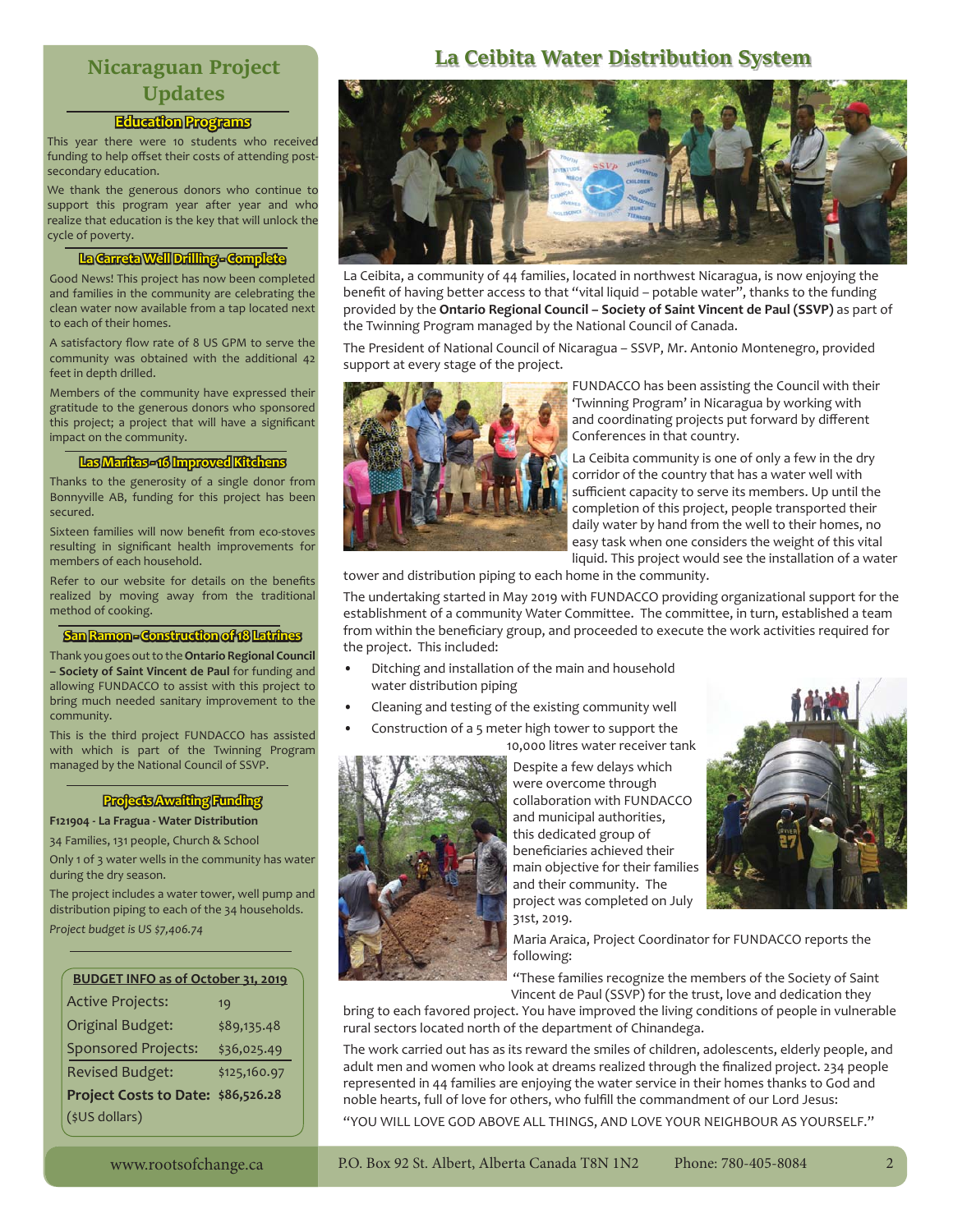

**Scholarship Funding**

This is a reminder to all those who support our Education Programs. The end of the academic school year is fast approaching for students enrolled in the program and we will be looking for your support again in the fall for the 2020 school year which begins in February. 击



## **Looking to get involved?**

The Foundation is looking for people with skills in the following disciplines. Volunteer hours range from a half hour to 3 hours per week.

- **WordPress Designer/Website Maintenance Skills**
- **Blog Writer**
- **Translator Spanish to English • Marketing**

If you are interested in learning more about these volunteer positions, please contact Rick LeBlanc at rick.leblanc@rootsofchange.ca

# **NICA Preschool Program Somotillo Region Five Water Well Project**

The Dry Corridor of Nicaragua covers a large part of west central Nicaragua and is located in the departments of León and Chinandega. Of the 153 municipalities in the country, 33 are located in this Dry Corridor area, with Somotillo and Villanueva being part of them.



The inhabitants of these municipalities suffer the most from climate change. The current atmospheric conditions cause droughts that affect the crops and the living conditions of the inhabitants.

Water in these communities is sourced from underground aquifers that are not being replenished to normal levels during the rainy season.

Deforestation and longer dry seasons are con-

tributing factors that cause shallow hand dug wells to dry up forcing people to walk to a neighboring community for their daily water.

It was the abundance of water from these shallow wells that created these small communities which have existed for generations. With change in global weather patterns these wells are drying up causing people to migrate in search for new sources of water – an impossible task for people who don't have the means.

Today some have been forced to dig small wells on the banks of streams or ravines to obtain water that will be used for family consumption. This exposes them to infections from ingesting water that may be contaminated. There has been a noticeable rise in water related infections in people of these communities.

Shallow poorly designed wells are also subjected to contamination during flash floods in the rainy season which renders them useless for human consumption.





Another consequence of the changing times are children remaining home from school during the dry season to help their families transport water from a neighboring community. This is not easy task in the hilly rugged north of the country.

The Roots of Change and FUNDACCO are embarking on a project that will see new water wells in five small communities in and around the Somotillo region. The \$150,000 (US) project will include a well, tank and distribution to the homes in these communities.

With anticipated matching contributions by Rotary Clubs in and around the Edmonton area, the Roots of Change is looking to fund half of the project costs (\$75,000) through fundraising efforts.

**We are reaching out to local businesses, Service Clubs and individuals asking for**  their support on a project that will have a significant impact on the lives of people **in these communities.** 

### **Please consider supporting this worthy project**

If you would like to learn more, visit our website to find a copy of the full project proposal or contact us at info@rootsofchange.ca